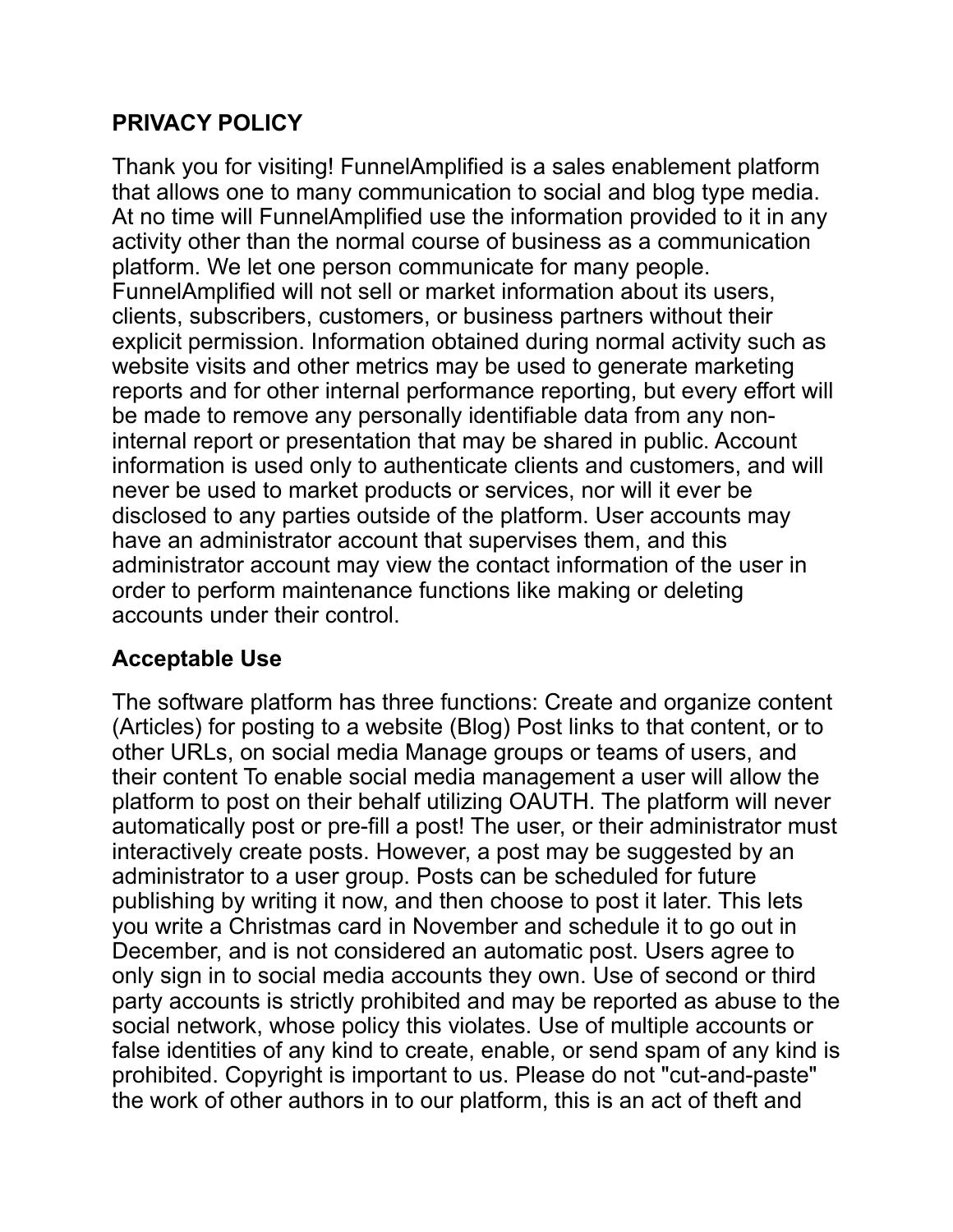should it be reported by the original author or their agents, we will remove any work without notice.

### **Social Media Access**

In the course of using the platform users may connect to social media. This allows the platform access to the following items, for the following purposes:

**Basic information** Allows the software to retrieve some basic information from your profile, about you like your name or your avatar photo. These items are typically already public.

**Birthday** Provides access to the birthday, this comes as default with most services. We do not use this information.

**Manage Pages** Manage the userTMs pages they may have at a service like Facebook. For example, you might have a page for buying and selling Bicycle Parts that you want our app to be able to post as.

**Post to Profile** The app can post to your feed. You will only get posts that you specifically write, or that you accept from your boss who wrote them for you.

**Post to Pages** The app can post to pages you manage. For example maybe you don't own the Bicycle Parts page, you are just an admin on it with a team of other admins. If you are, you can choose to let this app post to the page for you.

**Manage Photos** The app may manage photos and albums if you are attaching photos to posts, or want to delete a photo, etc.

**Business Manager** The app can post to businesses you manage. Perhaps instead of Page you have set up a Business instead, which is a special thing at some networks. This allows us to post to those Business pages, and to their Location Specific pages.

**Insights** The app can collect information about posts including likes, shares, comments

**Friends List** The app can view your friends list, so we can give you an estimation of how many people might see your post. It us to the social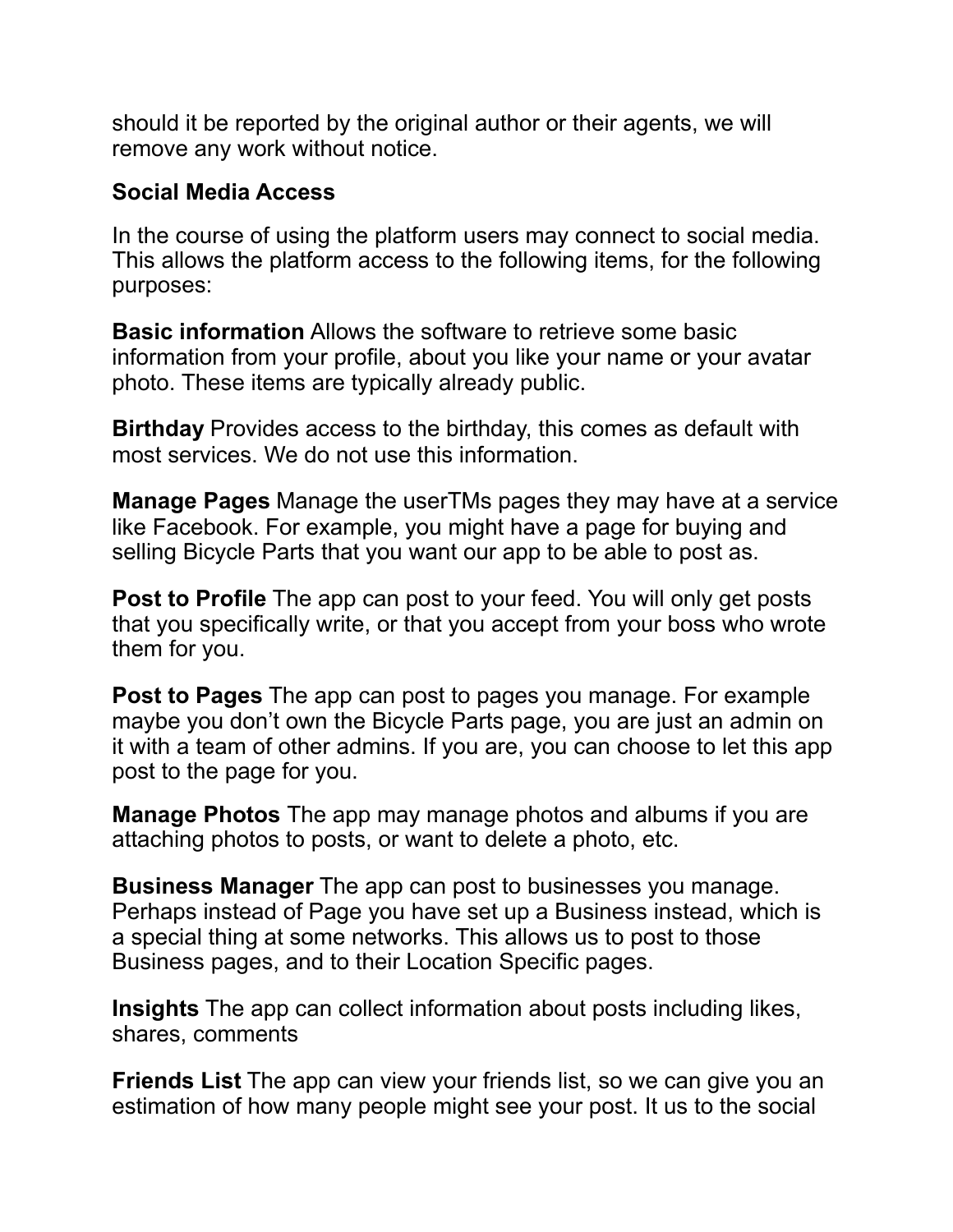network whether or not they show your post to all of your friends, and they all have their own way of doing things.

**Personal Data** We may make use of the following personally identifiable information: Cookies set by us, or set for us by our partners, may be used and read Usage data from our site, or partner sites you have visited that we are allowed to monitor Social features such as sites visited, or social networks used and connected to our site Public profile information which you have provided to one or more social network or web services Personal information which you have provided to us as part of your account, or given us access to on a social network may be used to help identify you Performance information of your social media posts, in order to help suggest new topics or post times 2

**Right To Be Deleted** Your data is your property. We take great care to keep any data you provide to us safe and secure. If for any reason you feel like closing your account we delete all of your data from our system. Just go to your settings under your profile to cancel your account. We will mark your account as canceled until your paid period ends, giving you access to the platform. When this period is over we completely delete your data from our databases. This can take up to 24 hours. We also disconnect any social connections you may have made.

**Cookie Policy** Some jurisdictions require us to disclose that we use cookies. We do indeed use cookies, as does 99% of the websites on the Internet. Cookies are used to store information like your preference to remain logged in to the site, or what color you want the menu bar. We do not make use of them to "track you" on other sites or steal your information, because that is mostly a myth somebody in Hollywood made up for a movie. Please do not disable cookies on your browser, otherwise the software will behave very strangely. Disabling "Third Party" cookies will not affect our software, we do not use them anyway, and turning them off is actually a good idea you should do.

**Enforcement / Violations** Please don't break the rules. Breaking the above policies is considered Abuse of the software. If investigation by our team finds Abuse, we have to take steps to make sure the rest of our users continue to have an awesome experience with the software. Therefore to enforce our rules FunnelAmplified Inc. and its partners may act in any and all of the following means: terminating access to the platform, removing content, involving law enforcement, or seeking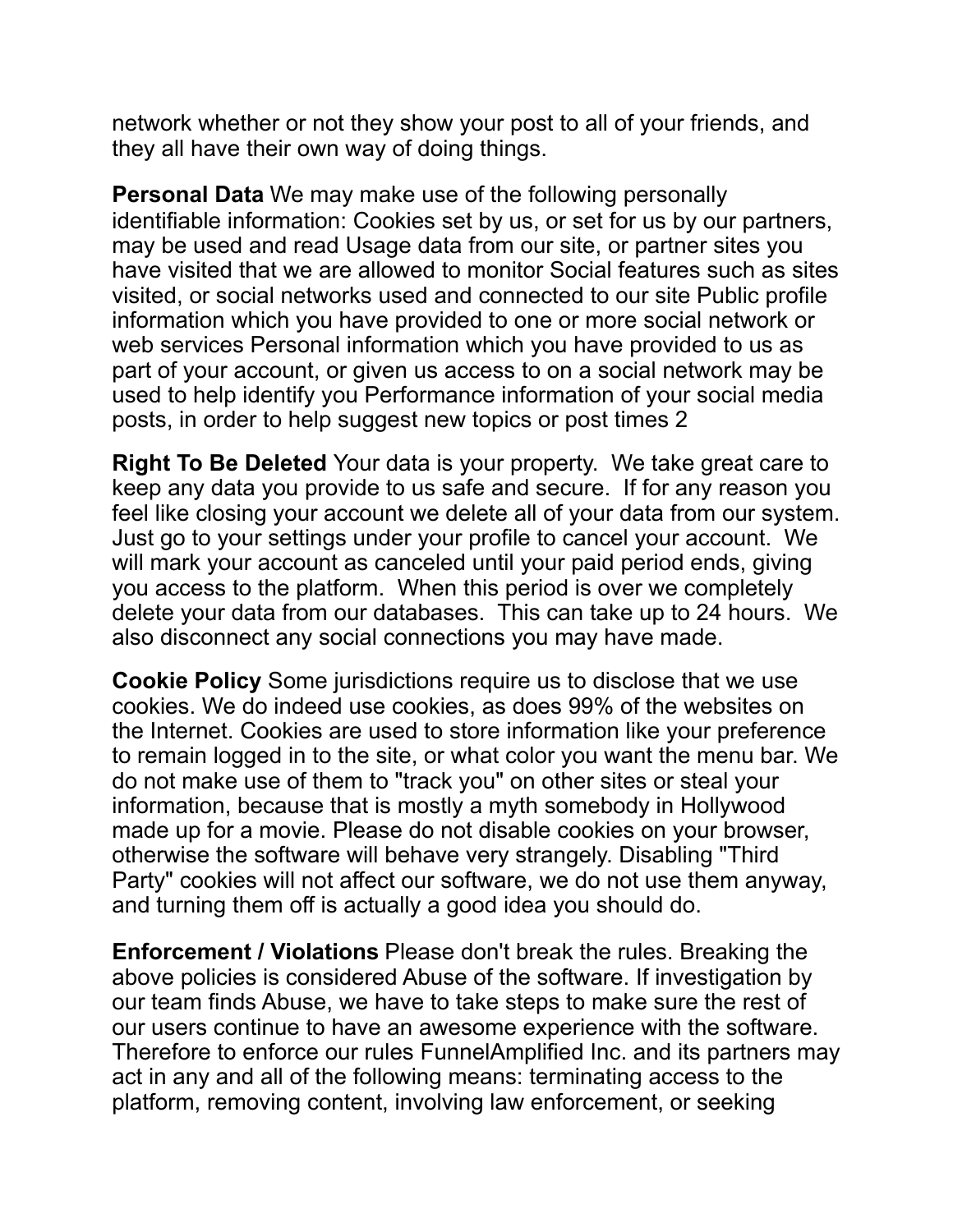damages through legal channels. Refunds will not be given if your account is terminated for Abuse.

#### **Contact Information**

#### FunnelAmplified Inc. 44 Milton Ave, Alpharetta, GA 30009

### Customer Success: support@funnelamplified.com

FunnelAmplified Inc. End User License Agreement & Acceptable Use Policy Last updated: 2/8/2018 This Application End User License Agreement (Agreement) is a binding agreement between the user of the software (End User, or you) and FunnelAmplified Inc. (Company). This Agreement governs your use of the FunnelAmplified software, including all related White Label versions of the FunnelAmplified software (the Application). YOU SHOULD READ THIS AGREEMENT CAREFULLY IN ITS ENTIRETY AS IT GOVERNS YOUR ACCESS TO, AND USE OF, THE APPLICATION. BY ACCESSING THE APPLICATION, YOU (A) ACKNOWLEDGE THAT YOU HAVE READ AND UNDERSTAND THIS AGREEMENT; (B) REPRESENT THAT YOU ARE 18 YEARS OF AGE OR OLDER (OR IF YOU ARE UNDER THE AGE OF 18, YOUR PARENT OR GUARDIAN ACCEPTS THIS AGREEMENT ON YOUR BEHALF PRIOR TO YOUR ACCESS OF THE APPLICATION); AND (C) ACCEPT THIS AGREEMENT AND AGREE THAT YOU ARE LEGALLY BOUND BY ITS TERMS. YOU ALSO ACKNOWLEDGE THAT THIS AGREEMENT IS BETWEEN YOU AND COMPANY AND THAT OTHER COMPANIES WHOSE SOFTWARE MAY BE INTEGRATED INTO THESE SERVICES IS NOT A PARTY TO THIS AGREEMENT. TO THE EXTENT YOU HAVE QUESTIONS RELATED TO THE APPLICATION, SUCH QUESTIONS SHOULD BE ADDRESSED TO COMPANY AT [SUPPORT@GOYIPYIP.COM]. IF YOU DO NOT AGREE TO THESE TERMS, YOU ARE NOT PERMITTED TO ACCESS THE APPLICATION AND MUST CEASE USE IMMEDIATELY. Article I – License Terms Company may at any time, in its sole discretion, update and revise this Agreement by posting an amended Agreement on Company Website (Website) at https://www.funnelamplified.com/terms. Any changes to this Agreement will be effective immediately upon posting on the Website. Please check pages periodically for changes to the Agreement. You will be able to determine if this Agreement has been changed since your previous visit by viewing the Last Updated information that appears at the top of this Agreement. Use of the Application by you following the posting of any changes constitutes your acceptance of those changes. License Grant. Subject to the terms of this Agreement, Company grants you a limited, non-exclusive and non-transferable license to the use of and access to the Application in web based form (SAaS or Software As a Service) only, solely for your personal or company use, strictly in accordance with this Agreement and the ApplicationTMs documentation. 2. Subscription based. Access to the Application is contingent on a paid account, in good standing, and free of abuse or allegations thereof. Access to the Application is by subscription, and does not convey

ownership of any property or portion of the Application. Subscription may be terminated at any time by Company, and with it access to the software. 3. Revocation. Company may revoke this license at any time, at its own discretion, for any reason deemed necessary to protect the integrity and continued secure operation of the Application and the customers of Company. 4. Reservation of Rights. You acknowledge and agree that the Application is provided under license, and not sold, to you. You do not acquire any ownership interest in the Application under this Agreement, or any other rights thereto other than to use the Application in accordance with the license granted, and subject to all terms, conditions and restrictions, under this Agreement. Company and its licensors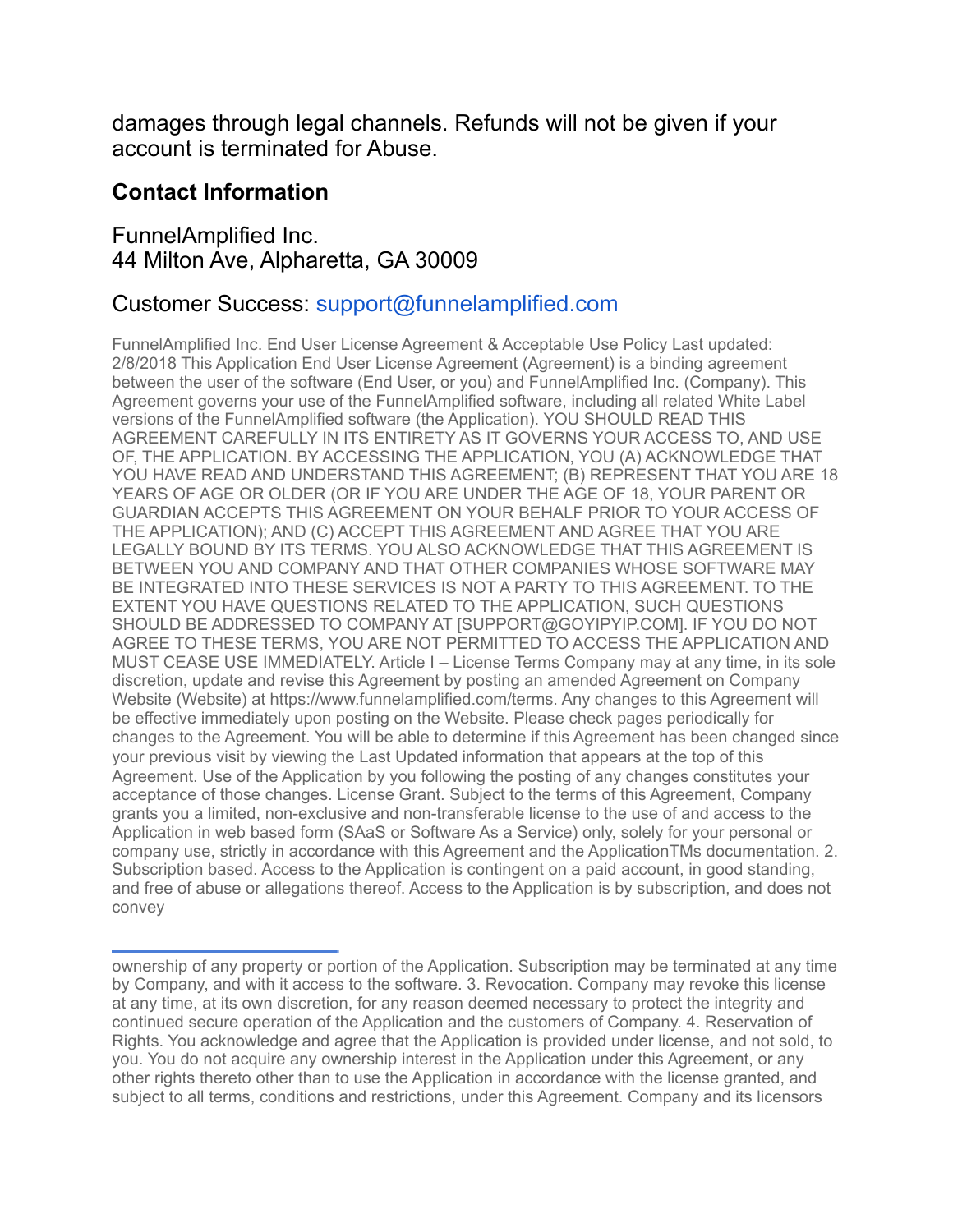and service providers reserve and shall retain its/their entire right, title and interest in and to the Application, including all copyrights, trademarks and other intellectual property rights therein or relating thereto, except as expressly granted to you in this Agreement. ARTICLE II – Acceptable Use Policy 1. Allowed and acceptable use: You shall be permitted to use the software to perform the following functions and tasks: (a) Use of the Application to create, modify, personalize, and use blog site or website provided with your Company account. (b) Use of Company provided content for blogging or social sharing. (c) Use of the Application to post on your behalf to social media, or to social media of those who have authorized and shared access to their social media including, but not limited to: Facebook, Twitter and LinkedIn. (d) Use of the Application to gather statistical data on social media, or websites incorporated in to the Application. (e) You shall comply with all applicable local, state, national and international laws and regulations with respect to your use of the Application. This application is not designed to comply with any specific law including but not limited to HIPAA, FISMA, GLBA, etc. If your use case for the Application requires compliance, you should not use the Application in any capacity subject to those laws. (f) You represent that you will, at all times, provide true, accurate, current and complete information in your account in the Application, including without limitation when you submit registration information, and you shall be solely responsible for maintaining the confidentiality of your account and passwords. (g) You shall make best efforts to ensure security and privacy of your information with best practices; for example the use of strong passwords, refusal to disclose passwords to second parties, multi-factor authentication practices, etc. 2. You shall not: (a) copy or clone the Application or its source code including front and back end computer code; (b) modify, translate, adapt or otherwise create derivative works or improvements, whether or not patentable, of the Application; (c) reverse engineer, disassemble, decompile, decode or otherwise attempt to derive or gain access to the source code of the Application or any part thereof; (d) remove, delete, alter or obscure any trademarks or any copyright, trademark, patent or other intellectual property or proprietary rights notices from the Application, including any copy thereof; (e) rent, lease, lend, sell, sublicense, assign, distribute, publish, transfer or otherwise make available the Application or any features or functionality of the Application, to any third party for any reason, including by making the Application available on a network where it is capable of being accessed by more than one device at any time; or (f) remove, disable, circumvent or otherwise create or implement any workaround to any copy protection, rights management or security features in or protecting the Application. (g) utilize the Application to manage sensitive, private, classified, or regulated financial information. Content created by/with the Application is intended for public consumption. 2. Exceptions to the above may be provided for properly licensed and contracted White Label business partners as governed by a separate agreement. ARTICLE III – INFORMATION DISCLOSURE 1. Collection and Use of Your Information. You acknowledge that when you make use of the Application, Company will collection information which may identify you in the following manner: (a) Company may use automatic means (including, for example, cookies and web beacons) to collect information from your Web Browser. (b) Use of this information may include security (login status) or for tracking use of the Application including sites visited before and after the Application. (c) Information stored may be personally identifiable, only as it is required for security and operation of a secure Application; for example a username and password associated with a paid account. (d) You may be required to provide certain information about yourself as a condition to using the Application or certain of its features or functionality. (e) The Application may provide you with opportunities to share information about yourself with others through integrated websites, social media, etc in accordance with those Third Party site's own EULA / AUP documents. (f) If information is archived, all Personally Identifiable Information will be stripped from it as best suits the data being archived. For example web logs may discard source IP address, while social media logs may retain full names so as to store valid and historically useful data points. (g) All information collected by, or on behalf of the Company, through or in connection with this Application is subject to CompanyTMs Privacy Policy. ARTICLE IV – THIRD PARTY WEBSITES 1. The Application may provide you with access to third party websites via hyperlinks or licenses for integration with Application (theThird Party Websites ) and products and services accessible thereon. Further,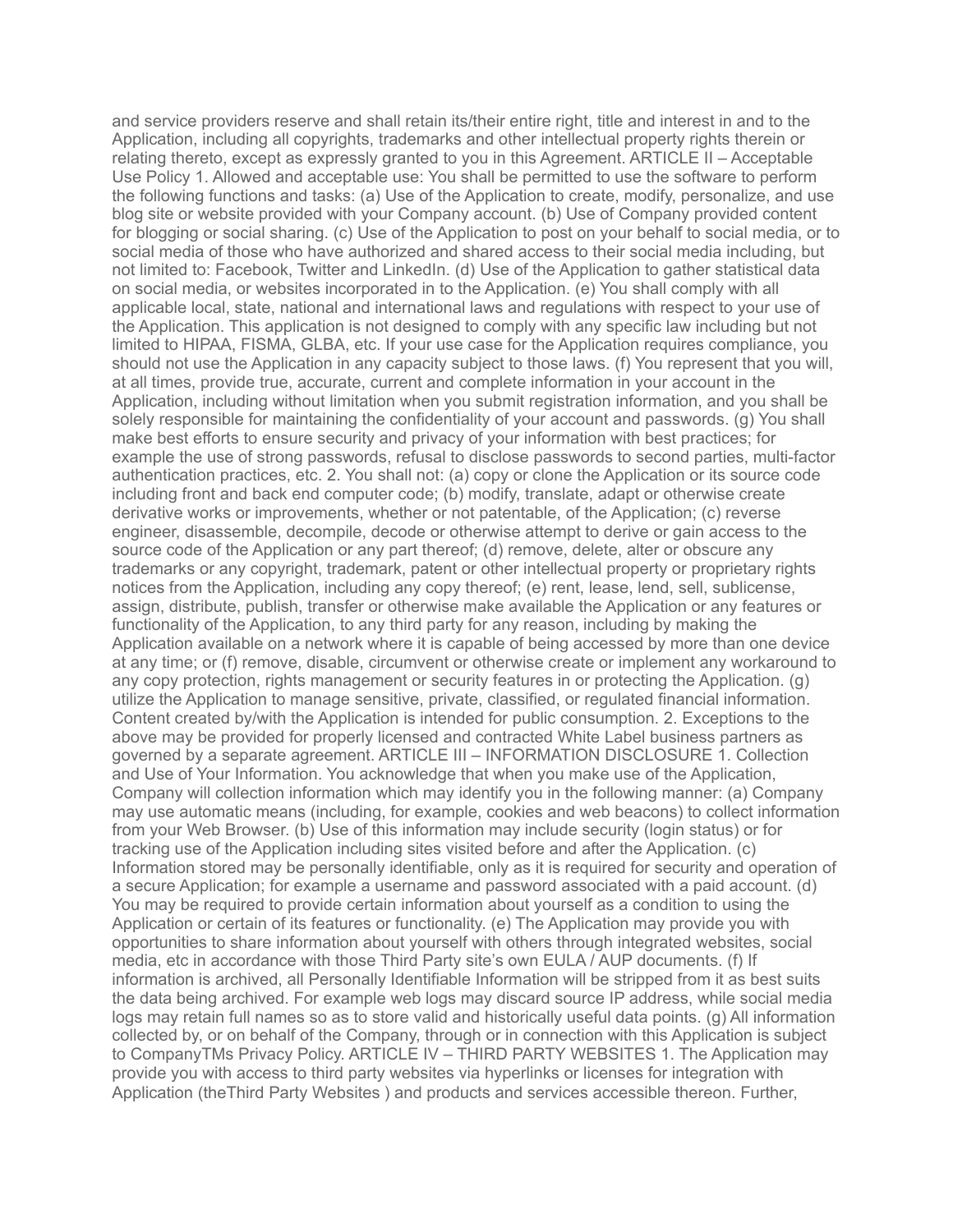certain features, functionality, and content accessible on or through the Application may be hosted on the Third Party Websites (collectively, Third Party Content and Services ). (a) Your access to, and use of, Third Party Content and Services are governed by any terms and conditions that may apply to your use of those Third Party Websites. (b) Your access to and use of Third Party Content and Services may require you to acknowledge your acceptance of Third Party WebsiteTMs terms of use and privacy policy and/or to register with the Third Party Website. Your failure to do so may restrict you from accessing or using certain of the ApplicationTMs features and functionality if it is integrated to the Third Party. (c) You acknowledge that such Third Party Content and Services are the responsibility of the third parties on whose websites they appear; Company has no responsibility for such Third Party Content and Services or the Third Party websites on which they appear. (d) You acknowledge your understanding that integrations to Third Party services are at the deiscretion of the Third Party, and may be shut off without notice. While Company will make best efforts, Company cannot guarantee a Third Party will cooporate or provide support indefiniately. (e) Company cannot guarantee Third Party connectivity, security, or longevity. For example, a Facebook integration may be affected by Facebook itself, and Facebook has no obligation to Company or its customers (you). (f) You acknowledge that while Company will make best efforts to support Third Party integrations, ultimately the customer of the Third Party is you and Company has no ability to influence or compel third parties on your behalf. ARTICLE V – USER CONTENT SUBMISSIONS 1. Content ownership and copyright. The Application may allow you to post, import, or upload content such as articles, comments, messages, images, photography, audio, video, text, or other material, and to otherwise provide information to, including without limitation through message boards, forums, blogs or other interactive features of the Application or Third Party Websites (all the foregoing content and information, collectively, your Content Submissions ). You acknowledge that Content posted through the Application is intended for public consumption on social media, websites, the internet, et al., and rights to such Content Submissions are difficult and cost prohibitive to maintain; therefore: (a) With respect to your Content Submissions, while you retain any and all of your lawfully owned rights

therein, you hereby grant Company an unconditional, royalty-free, perpetual, irrevocable, worldwide, transferable, non-exclusive right and license to view, store, reproduce, modify, adapt, publish, translate, create derivative works of, distribute, perform, display, and otherwise fully exploit your Content Submissions (in whole or part). (b) And/or to incorporate it in other works in any form, media, or technology now known or later developed, and to exercise the same rights with respect to such works. (c) You also permit any individual or entity visiting the Third Party Websites or using the Application to further access, store, distribute, perform, reproduce and prepare derivative works of your Content Submissions. (d) No compensation or other consideration will be paid or otherwise provided to you or to any other person or entity with respect to your Content Submissions. (e) Company may alter, edit or remove your Content Submissions at any time at its sole discretion. (f) Company assumes no obligation to pre-screen, monitor, correct, or review your Content Submissions or content submitted by any other party, and the Company does not support or endorse any specific Content Submissions. (g) Company will endeavor to act on objectionable content reports received from third parties with due haste, which, without limiting any other right Company may have, may involve removal of the objectionable content and termination of your rights to use the Application. (h) While Company does make backups of its infrastructure, this is solely for Catastrophic Failure or Disaster Recovery. You are solely responsible at your own cost and expense to create backup copies of your Content Submissions. Restoration of accidentally deleted Content Submission may be evaluated at a fee by Company, if possible. (i) You agree that in no event shall Company be under any obligation of confidentiality or restricted use, express or implied, with respect to your Content Submissions. You represent and warrant that (i) you own or otherwise control, and shall own or otherwise control, all necessary rights to your Content Submissions, (ii) such Content Submissions do not and shall not infringe, misappropriate, or otherwise violate the intellectual property rights of a third party, (iii) any such Content Submission (1) is and shall remain accurate; (2) does not and shall not contain libelous, defamatory or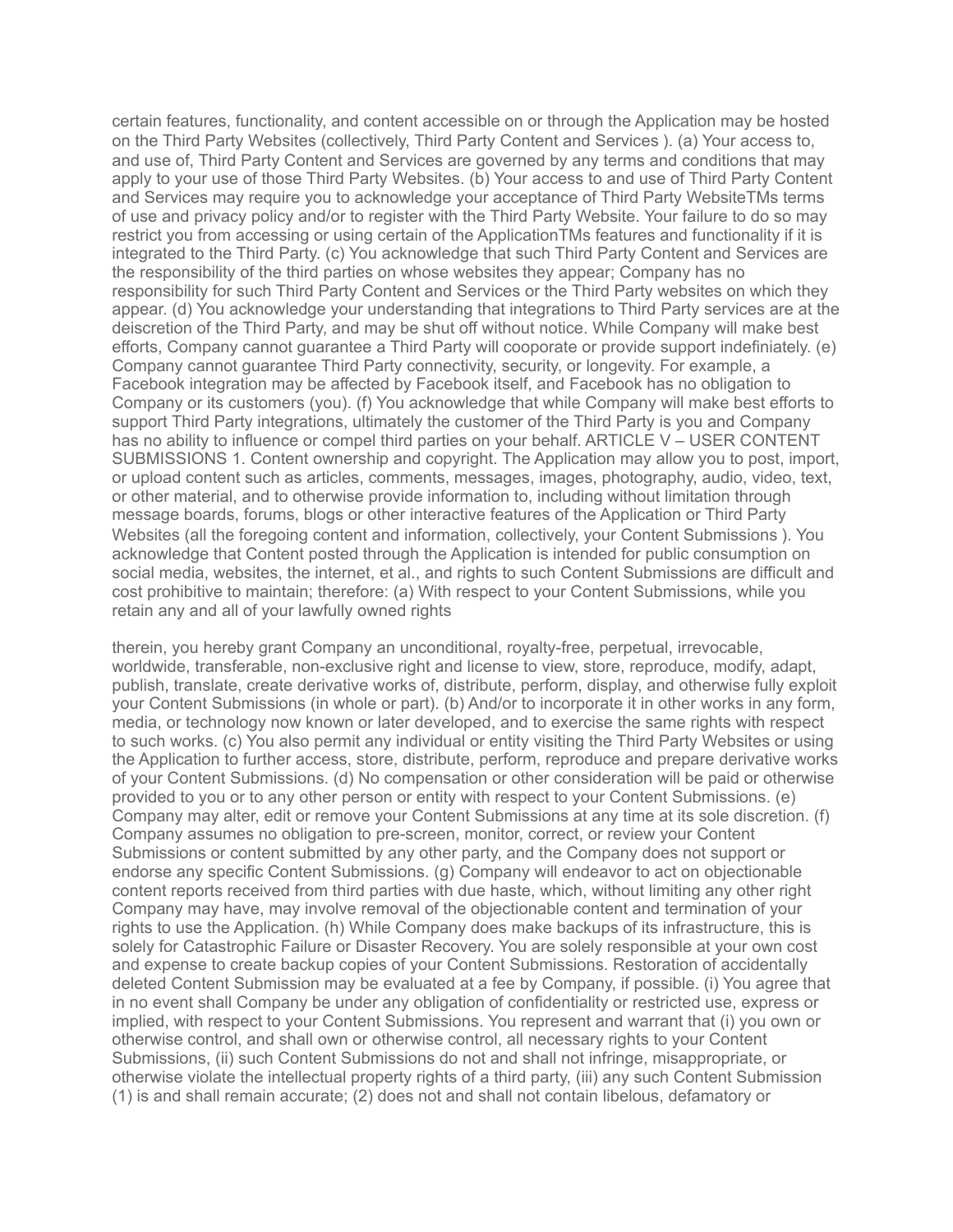otherwise unlawful or offensive material; (3) does not and shall not violate anyoneTMs rights to publicity or privacy; (4) does not and will not cause injury to any person, property or entity (including without limitation by containing software viruses or any other form of malware); (7) does not contain any insider information or other confidential and regulated financial information; and (8) does not and will not otherwise violate this Agreement. (j) Company has no tolerance for Content Submissions that violate the foregoing representations and warranties or otherwise contain inappropriate or offensive content, and the Company reserves the right to take action at its sole discretion, including terminating your rights to use the Application. (k) Company is not liable for any statements, representations, or omissions made through your Content Submissions on the Application or Third Party Websites. It is your responsibility to exercise due care and caution (for your privacy, safety, and identity, among other concerns) when posting your Content Submissions or in connection with any use of the Application or Third Party Websites. (l) Further, you agree to hold Company blameless for any damages that result from you or your subordinate's use of the Application in a way that may violate copyright laws, or any other law or rule regarding content made public via the Internet. ARTICLE VI- UPDATES & MAINTENANCE 1. Standard Maintenance and Software Updates. Company may from time to time in its sole discretion develop and provide Application updates, which may include upgrades, bug fixes, patches and other error corrections, or new features (collectively, including related documentation, Updates ). (a) Updates may modify or delete in their entirety certain features and functionality. You acknowledge that Company has no obligation to support the Application's specific function, provide any Updates, or to continue to provide or enable any particular features or functionality. (b) You agree to allow for Application downtime due to standard maintenance on a scheduled basis, during non-business hours in the Eastern timezone, not to exceed 4 hours. For exceptionally long maintenance Company agrees to notify customers. ARTICLE VII – Service Level Agreements 1. Service is provided with best effort, and best practices. Company will exercise best efforts to ensure that the software Application remains functional, reachable over the internet, and available to you. You acknowledge that connections on the internet are two-way and outages may not be the fault of the Company. (a) While Company will act in good faith to provide a working product, as it in the continued interest of Company to provide a high quality experience to you. However, Company does not warrant or guarantee that the software Application will remain reachable over the internet, and function for any purpose at all times. (b) Company will not provide subscription refunds in the case of malfunction or outage not directly related to the Application and the actions of Company. Company will not be held liable for damages, real or perceived, that result from your inability to use or reach the Application via the internet. (c) You acknowledge that requesting a specific feature does not obligate Company to act upon that request, nor does notification of an error obligate Company to repair it. (d) In the case of security breach or other potential exposure of information, Company will act with due haste to make repairs and correct such issues. (e) Company will use monitoring software against Application to ensure it is online and functional at all times. Company will respond with due haste to any notifications from monitoring software, and issue updates to you if an outage will last longer than an hour. (f) Company will make best efforts to ensure Application is online and functional with a 99% rating. ARTICLE VII – INFORMATION SECURITY & DATA RETENTION 1. Your Protection, and Internal policy. Company will make best efforts, and utilize industry standard technology to ensure that your data is protected. Company will discard data after a specific period to avoid massing sensitive information, limiting risk, and storage consumption. (a) Third party integrations may allow for a wider area of attack, and it is your responsibility to ensure that passwords are secure on both Company website as well as Third Party sites (i.e. Facebook, linkedin, hubspot, etc) that you may choose to integrate. (b) Company encrypts sensitive data before storing in the database, and Company does not store any billing information. (c) Company makes use of transport encryption at all times, ensuring that data is encrypted as it is sent from point A to point B. This includes but is not limited to encryption and protocols such as SSL, SSH, TLS, HTTPS, etc. (d) You acknowledge that security is important to you, and that you will use best practices to safeguard yourself and those around you by inspecting emails, links, etc. before furnishing any sensitive information or interaction. Company will never ask for your security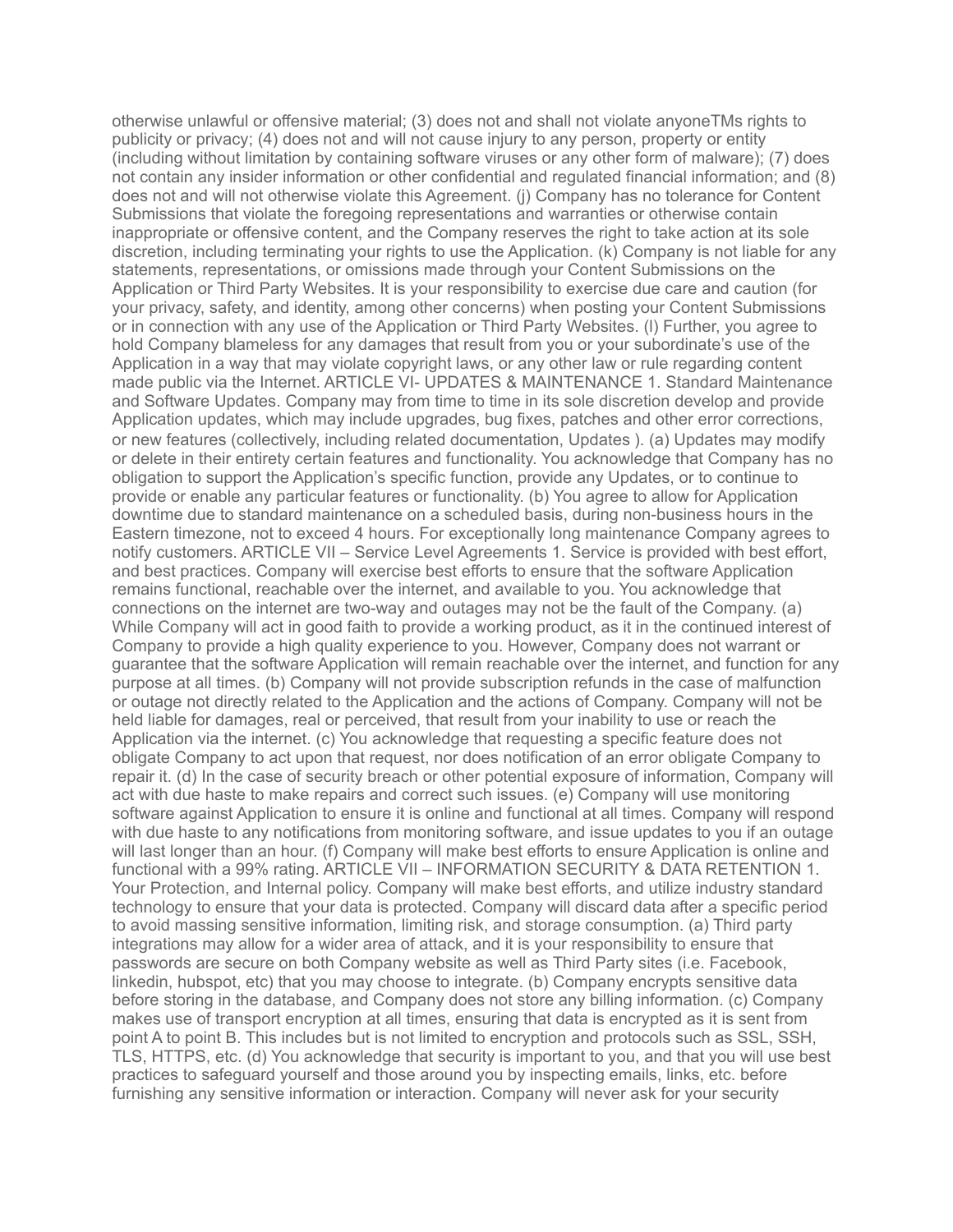credentials in any way. (e) Company has no right or obligation to share security incident information with any party other than Law Enforcement. (f) Company maintains a lifecycle and retention process for data, and may purge any information older than six months from its databases, logs, etc. as space and security considerations dictate. ARTICLE VII – TERM AND TERMINATION 1. The term of this Agreement commences when you create a user account on Company website and will continue in effect until terminated by you or Company as set forth in this agreement. (a) You may terminate this Agreement by deleting your account on Company webbased Application to cancel your account and follow the appropriate cancellation protocol based on the specifics of your account type. (b) Company may terminate this Agreement at any time without notice if it ceases to support the Application, which Company may do at its sole discretion. (c) This Agreement

will terminate immediately and automatically without any notice if you violate any of the terms and conditions of this Agreement. 2. Upon termination. Upon termination of this Agreement: (a) All rights granted to you under this Agreement will also terminate; (b) you must cease all use of the Application; (c) any rights assigned to Company in accordance with any section of this Agreement will survive and remain with Company. Termination will not limit any of CompanyTMs rights or remedies at law or in equity, or otherwise affect either partyTMs obligations which by their nature survive termination. ARTICLE VIII – DISCLAIMER OF WARRANTIES 1. Warranty THE APPLICATION IS PROVIDED TO YOU AS IS AND AS AVAILABLE, WITH ALL FAULTS AND DEFECTS WITHOUT WARRANTY OF ANY KIND. YOU ASSUME THE SOLE RISK OF USING THE APPLICATION. TO THE MAXIMUM EXTENT PERMITTED UNDER APPLICABLE LAW, COMPANY, ON ITS OWN BEHALF AND ON BEHALF OF ITS AFFILIATES AND ITS AND THEIR RESPECTIVE LICENSORS AND SERVICE PROVIDERS, EXPRESSLY DISCLAIMS ALL WARRANTIES, WHETHER EXPRESS, IMPLIED, STATUTORY OR OTHERWISE, WITH RESPECT TO THE APPLICATION, INCLUDING ALL WARRANTIES OF ACCURACY, RELIABILITY, TIMELINESS OR USEFULNESS OF CONTENT, ALL IMPLIED WARRANTIES OF MERCHANTABILITY, FITNESS FOR A PARTICULAR PURPOSE, TITLE, QUIET ENJOYMENT, NO ENCUMBRANCES, NO LIENS, AND NON-INFRINGEMENT OF THIRD PARTY RIGHTS, AND WARRANTIES THAT MAY ARISE OUT OF COURSE OF DEALING, COURSE OF PERFORMANCE, USAGE OR TRADE PRACTICE. WITHOUT LIMITATION TO THE FOREGOING, COMPANY PROVIDES NO WARRANTY OR UNDERTAKING, AND MAKES NO REPRESENTATION OF ANY KIND THAT THE APPLICATION WILL MEET YOUR REQUIREMENTS, ACHIEVE ANY INTENDED RESULTS, BE COMPATIBLE OR WORK WITH ANY OTHER SOFTWARE, APPLICATIONS, SYSTEMS OR SERVICES, OPERATE WITHOUT INTERRUPTION, MEET ANY PERFORMANCE OR RELIABILITY STANDARDS OR BE VIRUS OR ERROR FREE OR THAT ANY ERRORS OR DEFECTS CAN OR WILL BE CORRECTED. SOME JURISDICTIONS DO NOT ALLOW THE EXCLUSION OF OR LIMITATIONS ON IMPLIED WARRANTIES OR THE LIMITATIONS ON THE APPLICABLE STATUTORY RIGHTS OF A CONSUMER, THEREFORE SOME OR ALL OF THE ABOVE EXCLUSIONS AND LIMITATIONS MAY NOT APPLY TO YOU. 2. Limitation of Liability TO THE FULLEST EXTENT PERMITTED BY APPLICABLE LAW, IN NO EVENT WILL COMPANY OR ITS AFFILIATES, OR ANY OF ITS OR THEIR RESPECTIVE LICENSORS OR SERVICE PROVIDERS, HAVE ANY LIABILITY ARISING FROM OR RELATED TO YOUR USE OF OR INABILITY TO USE THE APPLICATION OR THE THIRD PARTY CONTENT AND SERVICES FOR: PERSONAL INJURY, PROPERTY DAMAGE, LOST PROFITS, COST OF SUBSTITUTE GOODS OR SERVICES, LOSS OF DATA, LOSS OF GOODWILL, BUSINESS INTERRUPTION, COMPUTER FAILURE OR MALFUNCTION OR ANY OTHER CONSEQUENTIAL, INCIDENTAL, INDIRECT, EXEMPLARY, SPECIAL OR PUNITIVE DAMAGES; OR DIRECT DAMAGES IN AMOUNTS THAT IN THE AGGREGATE EXCEED THE AMOUNT ACTUALLY PAID BY YOU FOR THE APPLICATION. THE FOREGOING LIMITATIONS WILL APPLY WHETHER SUCH DAMAGES ARISE OUT OF BREACH OF CONTRACT, TORT (INCLUDING NEGLIGENCE OR STRICT LIABILITY) OR OTHERWISE AND REGARDLESS OF WHETHER SUCH DAMAGES WERE FORESEEABLE OR COMPANY WAS ADVISED OF THE